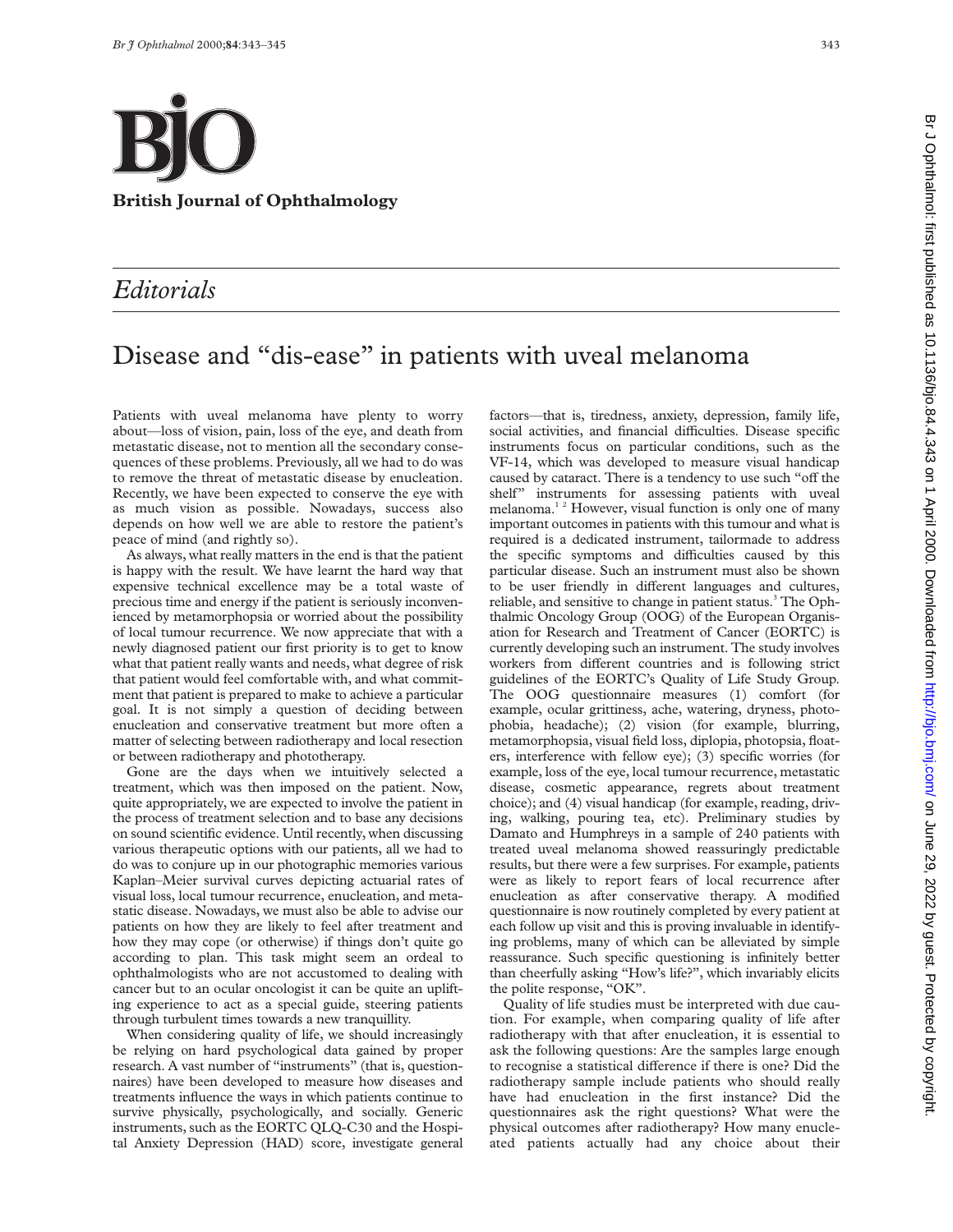treatment? How applicable would the study be, say, to a young woman, an old man, or a patient with poor vision in the fellow eye? Assuming that the treatment was delivered competently, what could be the cause of poor quality of life after treatment? Could it be an unrelated condition (for example, arthritis), poor treatment selection, inadequate counselling, or a failure to identify and treat psychological problems? To some extent, a quality of life measurement reflects the performance of the entire tumour service and not just the treatments under investigation.

In conclusion, the management of patients with uveal melanoma should improve considerably if ocular symptoms and overall quality of life were measured systematically in all patients at regular intervals after treatment, using an internationally recognised instrument. The MOOD questionnaire described by Foss and colleagues in this issue of the *BJO* (p 347) will in future be one of many and time will tell which of these will gain widespread acceptance.

## BERTIL DAMATO

Ocular Oncology Service, St Paul's Eye Unit, Royal Liverpool University Hospital, Prescot Street, Liverpool L7 8XP

- 1 Cruickshanks KJ, Fryback DG, Nondahl DM, *et al.* Treatment choice and quality of life in patients with choroidal melanoma. *Arch Ophthalmol* 1999;117:461-7. 1999;**117**:461–7. 2 Quality of Life Assessment in the Collaborative Ocular Melanoma Study.
- Design and methods. COMS-QOLS Report No 1. COMS Quality of Life<br>Study Group. *Ophthalmic Epidemiol* 1999;6*;*5–17.<br>3 Maguire P, Selby P. Assessing quality of life in cancer patients. *Br J Cancer*
- 1989;**60**:437–40.

## Foveal translocation for exudative age related macular degeneration

The idea that the macular neurosensory retina might be surgically detached and then reattached in such a manner that the fovea is relocated on the underlying retinal pigment epithelium (RPE) and choroid has been attributed to Lindsey *et al*. <sup>1</sup> However, the 1983 ARVO abstract did not make clear that the main purpose of this exercise was to restore vision in eyes with subfoveal choroidal neovascular membranes (CNVMs) complicating age related macular degeneration (AMD), and the experimental and theoretical potential of the method was first realised clinically by Machemer and Steinhorst<sup>2</sup> only in 1993. Their "macular rotation" procedure comprised induction of retinal detachment, vitrectomy and 360° peripheral retinotomy, removal of the CNVM (and any associated subretinal haemorrhage), and 30–80° rotation of the retina around the axis of the optic nerve before silicone oil injection and 360° endolaser retinopexy. Of the three eyes so treated, one showed a major visual improvement while proliferative vitreoretinopathy (PVR) compromised the outcome in the other two eyes. Modifications of the macular rotation method then followed $3-6$  but only Eckardt and colleagues from Frankfurt<sup>6</sup> have succeeded in perfecting the technique, including minimising PVR and simultaneously counterrotating the globe to avoid a tilted image. A majority of the 30 eyes which they treated in 1997–8 showed an improvement in distance acuity, an improvement in near acuity, and maintenance or restoration of comfortable reading vision after silicone oil removal and cataract surgery with a mean follow up of 10.5 months. Notwithstanding the absence of a control series and independent visual assessment, 25–50° macular rotation for foveal relocation in AMD appears not only to have been validated, but also (given the difficulty and duration of the surgery) to have been vindicated by Eckardt's success. His results far exceed any remote expectation of spontaneous reversal of the generally progressive natural history of AMD (for example, improvement in distance acuity after 12 months in only 7% of the control group in another AMD study), $7$  and they provide a standard against which all future refinements of foveal relocation surgery must be judged. Eckardt's results also put into perspective the supposed merits of alternative therapies for subfoveal CNVMs in AMD for which randomised trials have demonstrated a statistically significant benefit. In the case of laser ablation of subfoveal CNVMs,<sup>8</sup> for example,

any prospect of future reading vision is instantly destroyed by the laser treatment, and the method has proved so intrinsically anti-Hippocratic ("first do no harm") as to render immaterial the evidence base of overall long term benefit, at least in the UK and Ireland.<sup>9</sup> In the case of photodynamic therapy  $(PDT)$ , the comparative figure for improvement in distance acuity 12 months after 3 monthly therapy using verteporfin is 16.4%, the main benefit of PDT manifesting as a slowing of the rate of visual deterioration; no information is available on PDT concerning that most relevant of functional outcomes—reading capability. All the while we have also witnessed the false dawns created by other potential approaches to exudative AMD such as interferon, radiotherapy, and surgical excision of CNVMs.

The sustained benefits of macular rotation await confirmation through additional (and preferably properly controlled) series and extended follow up (especially to provide data on recurrence of CNVMs). However, work has been progressing in the meantime on exploring more practical approaches to foveal relocation. DeJuan and colleagues from the Wilmer Institute<sup>10</sup> have described a method for obtaining limited foveal relocation (up to 15° or 1.5 mm) without recourse to peripheral retinotomy and thereby hopefully reducing the risk of PVR and obviating the need for extraocular muscle surgery. After inducing a retinal detachment in the vitrectomised eye posterior retinal redundancy is created by scleral shortening, and foveal relocation is induced by gas injection and postoperative posturing in a manner akin to that responsible for the macular folds which can complicate gas tamponade in externally buckled and vitrectomised eyes.<sup>11</sup> Because forceps removal of a CNVM frequently involves extraction of an even wider area of RPE (D Wong, personal communication), the CNVM is left in situ and is destroyed by laser photocoagulation postoperatively provided the membrane is no longer subfoveal. Anecdotal reports of spectacular individual successes from such procedures have captured the imagination (not least of the tabloid press) and a relocation of 0.5 mm has also been achieved by the same method but without recourse to scleral shortening.<sup>12</sup> However, the overall outcomes<sup>13</sup> from this technique have so far been disappointing, apparently reflecting (a) the difficulty in predicting the potential for visual recovery in individual cases (presumably depending on the